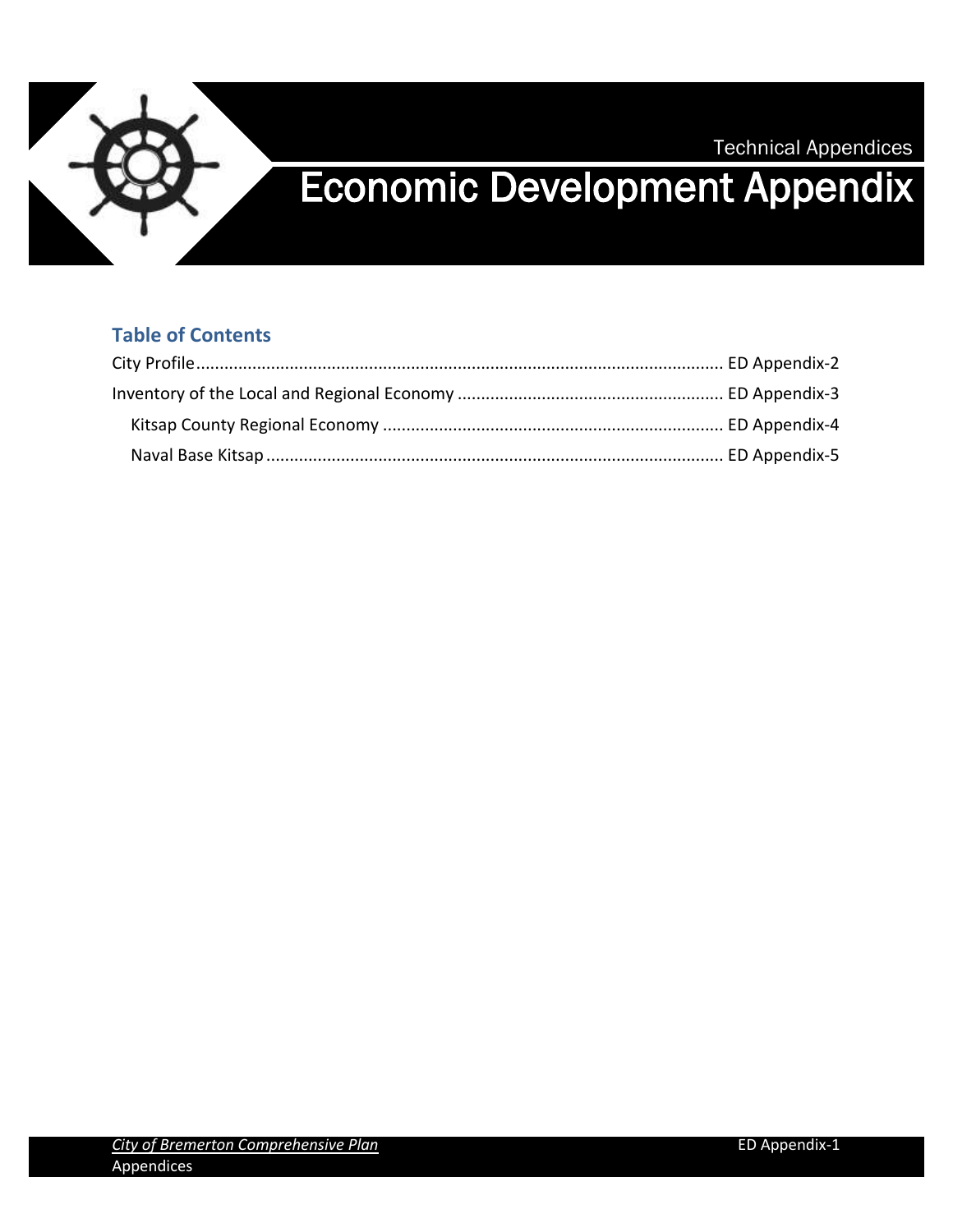## <span id="page-1-0"></span>**City Profile**

The City of Bremerton is the largest city in Kitsap County, only 11 miles across the water from Seattle and just 33 miles northwest of Tacoma off State Highway 16. The Washington State Ferry system conveniently links downtown Bremerton to downtown Seattle, providing unobstructed automobile access, a unique feature, in comparison to other satellite cities around Seattle. State highways tie Bremerton and Port of Bremerton facilities (including the Bremerton National Airport), to Tacoma on the south, and to the Hood Canal Bridge on the north, Puget Sound's link to the Olympic Peninsula.

| <b>Table EC-1</b><br>Bremerton Statistics, Compared with Kitsap County, State of WA |                  |                      |                         |  |  |  |  |
|-------------------------------------------------------------------------------------|------------------|----------------------|-------------------------|--|--|--|--|
|                                                                                     | <b>Bremerton</b> | <b>Kitsap County</b> | <b>Washington State</b> |  |  |  |  |
| Population, 2014 Estimate                                                           | 38,572           | 254,183              | 7,061,530               |  |  |  |  |
| Population, 2010                                                                    | 37,729           | 251,133              | 6,724,540               |  |  |  |  |
| Land Area (square miles)                                                            | 28.41            | 395                  | 66,456                  |  |  |  |  |
| Persons per square mile                                                             | 1,328            | 636                  | 101                     |  |  |  |  |
| Median age of population                                                            | 31.9             | 39.4                 | 37.3                    |  |  |  |  |
| Median Household Income                                                             | 43,183           | 62,413               | 59,478                  |  |  |  |  |
| <b>Total Housing Units</b>                                                          | 17,273           | 109,327              | 2,963,141               |  |  |  |  |
| Individuals Below Poverty Level                                                     | 20.4%            | 10.4%                | 13.4%                   |  |  |  |  |
| Number of Companies                                                                 | 2450             | 5567                 | 175,553                 |  |  |  |  |
| Source: U.S. Census Bureau 2010, American Community Survey                          |                  |                      |                         |  |  |  |  |

The table below compares Bremerton statistics with Kitsap County and Washington State.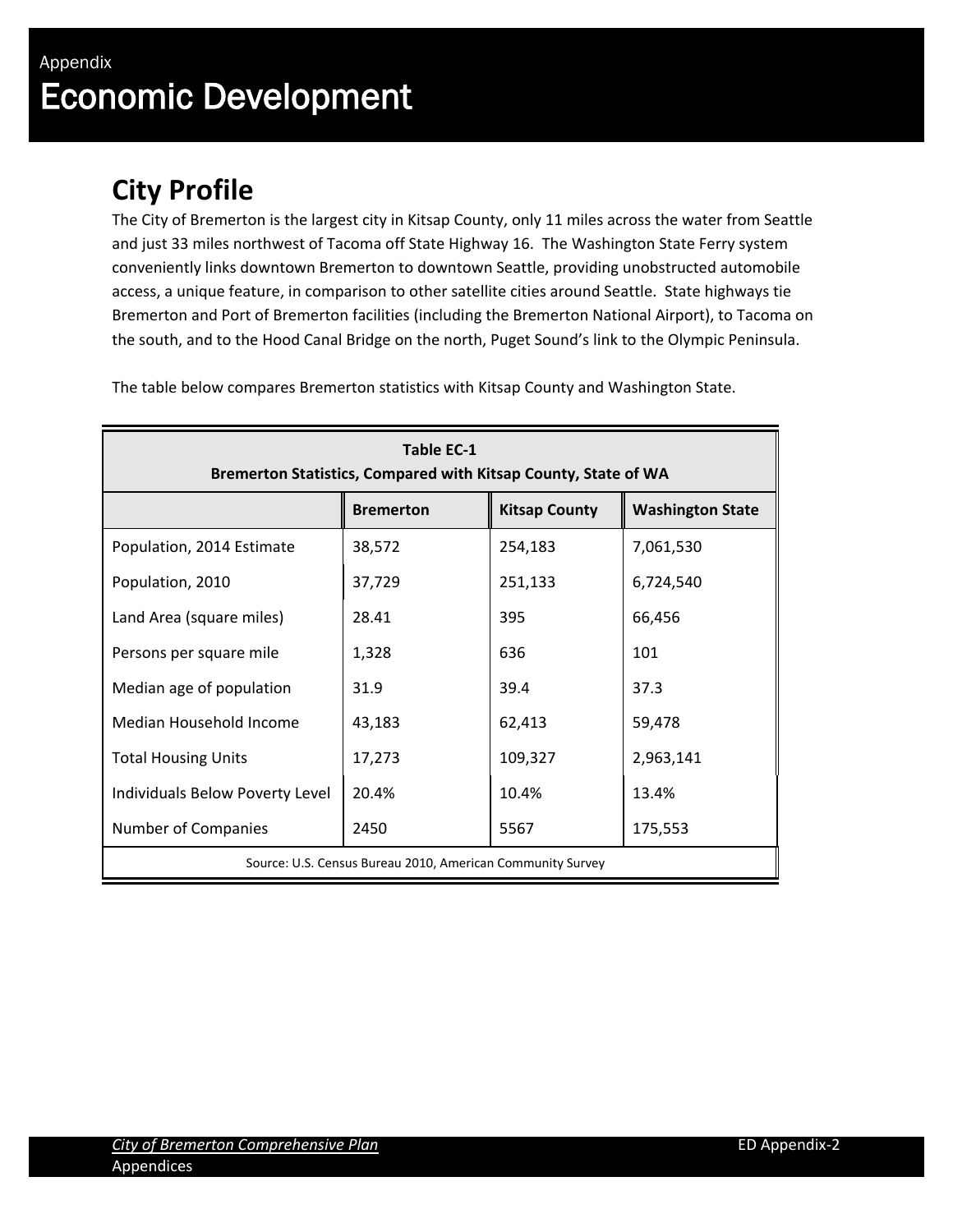The following table shows the net total businesses with active City of Bremerton business licenses since 2006. This number reflects annual changes due to closing of businesses and new licenses.

| <b>Table EC-2</b>                            |       |       |       |       |       |       |       |       |       |
|----------------------------------------------|-------|-------|-------|-------|-------|-------|-------|-------|-------|
| Active Business Licenses - City of Bremerton |       |       |       |       |       |       |       |       |       |
| Year                                         | 2014  | 2013  | 2012  | 2011  | 2010  | 2009  | 2008  | 2007  | 2006  |
| Number of<br><b>Business Licenses</b>        | 5,253 | 5,503 | 5,390 | 5,300 | 5,296 | 4,569 | 4,536 | 4,454 | 4,356 |

<span id="page-2-0"></span>Source: City of Bremerton Financial Services – Tax and License Division

### **Inventory of the Local and Regional Economy**

The Puget Sound Regional Council publishes summaries based on data from the Quarterly Census of Employment and Wages, which is reported by employers to the Washington State Employment Security Department. PSRC uses data from March, which is a representative month with minimal seasonal fluctuations. The data in the following table indicates number of jobs (vs. FTEs). Bremerton has the largest number of jobs compared to the other incorporated cities within Kitsap County.

| Table EC-3<br><b>2014 PSRC COVERED EMPLOYMENT ESTIMATES</b> |                       |                   |                    |               |                |                  |                             |                  |              |
|-------------------------------------------------------------|-----------------------|-------------------|--------------------|---------------|----------------|------------------|-----------------------------|------------------|--------------|
|                                                             | Constr/<br><b>Res</b> | FIRE <sup>1</sup> | Manu-<br>facturing | <b>Retail</b> | <b>Service</b> | WTU <sup>2</sup> | Gov't<br>(public<br>sector) | <b>Education</b> | <b>Total</b> |
| <b>Bremerton</b>                                            | 452                   | 590               | 705                | 1,819         | 8,955          | 639              | 13,667                      | 1,788            | 28,614       |
| Bainbridge<br>Island                                        | 324                   | 250               | 421                | 677           | 3,526          | 293              | 741                         | 613              | 6,845        |
| Port Orchard                                                | 182                   | 219               | 98                 | 1,523         | 2,987          | 521              | 1,353                       | 452              | 7,336        |
| Poulsbo                                                     | 125                   | 355               | 65                 | 1,218         | 2,967          | 115              | 308                         | 555              | 5,707        |
| Unincorporated<br><b>Kitsap County</b>                      | 2,538                 | 1,071             | 826                | 4,459         | 13,317         | 889              | 6,209                       | 3,159            | 32,469       |

1 Finance, Insurance, Real Estate

2 Wholesale trade, Transportation, and Utilities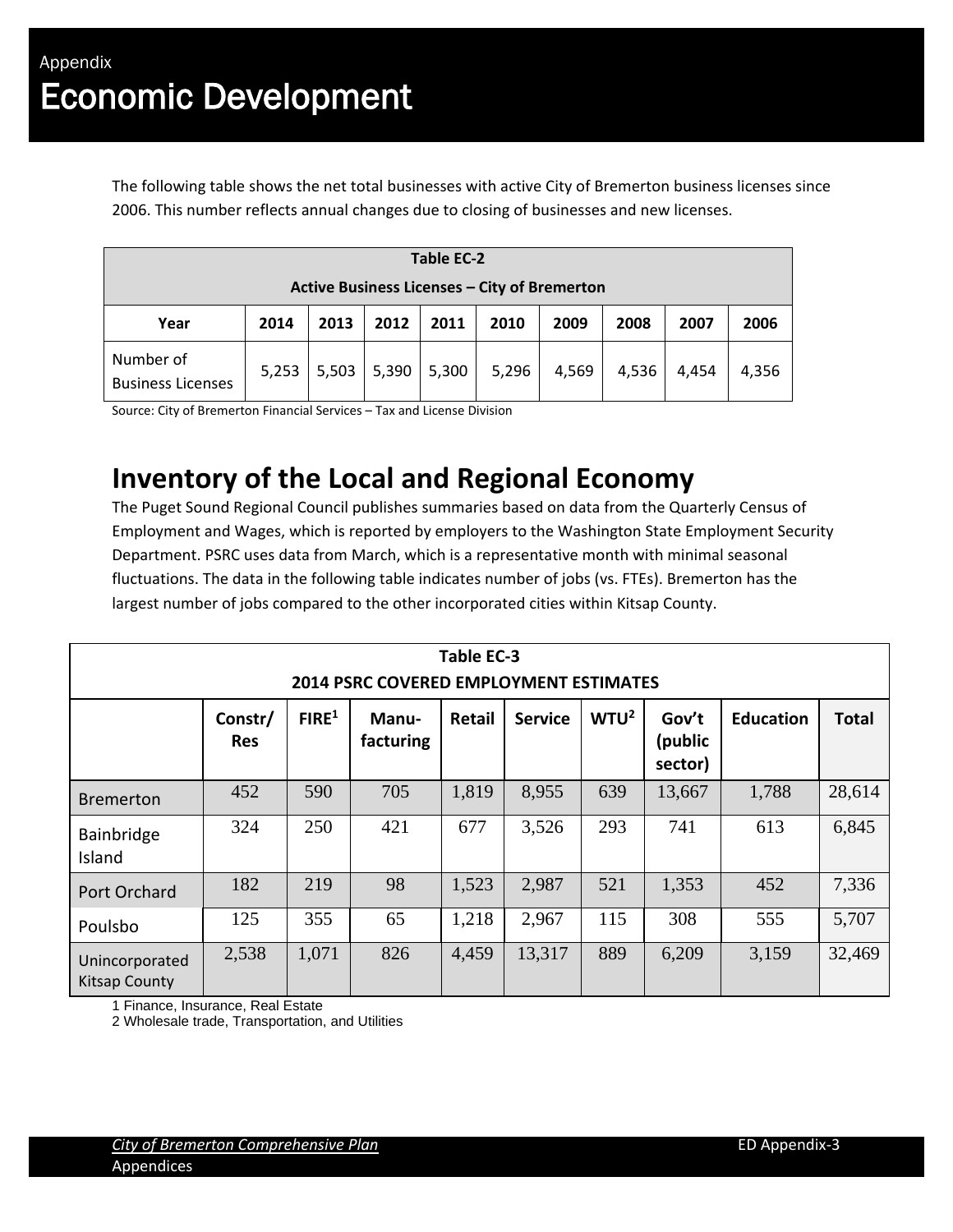I

### <span id="page-3-0"></span>**Kitsap County Regional Economy**

Bremerton is included in the Kitsap County region covered by the Kitsap Economic Development Alliance (KEDA), a public/private nonprofit partnership focused on attracting and retaining businesses in the Kitsap region. Kitsap County ranks high in what KEDA calls essential economic development indicators. These indicators include educational attainment and skilled work force; development of intellectual property; per capita economic output; and median household incomes.

Kitsap has the advantage of multi-modal access to wider business markets (Seattle, Tacoma) – close proximity to rail, deep water ports, airfields, and the interstate highway system with uncongested traffic areas.

Kitsap is a recognized leader in several key regional economic indicators: maritime; military; manufacturing; health care; technology; and tourism. Kitsap is also home to the most-dense concentration of engineering talent in the Seattle region<sup>1</sup>.

KEDA defines 'Large Establishments' as businesses with 20 or more employees. In 2013, the Kitsap Region had a total of 352 Large Establishments.

The following table shows the major industries in the Kitsap Region, number of employees in each industry, and shows each industry's share of the total by percentage.

| Table EC-4                                                         |        |      |       |  |  |  |  |  |
|--------------------------------------------------------------------|--------|------|-------|--|--|--|--|--|
| <b>Business Major Industries Summary - Kitsap County</b>           |        |      |       |  |  |  |  |  |
| <b>Establishments</b><br><b>Major Industry</b><br># Employees<br>% |        |      |       |  |  |  |  |  |
| <b>Services</b>                                                    | 42,280 | 40.3 | 5,169 |  |  |  |  |  |
| <b>Public Administration</b>                                       | 30,166 | 28.8 | 198   |  |  |  |  |  |
| <b>Retail Trade</b>                                                | 14,689 | 14.0 | 1,673 |  |  |  |  |  |
| Construction                                                       | 4,040  | 3.8  | 938   |  |  |  |  |  |
| Finance/Insurance/Real Estate                                      | 4,020  | 3.8  | 836   |  |  |  |  |  |
| Manufacturing                                                      | 3,738  | 3.5  | 380   |  |  |  |  |  |
| Transportation/Communications                                      | 2,906  | 2.7  | 387   |  |  |  |  |  |
| <b>Wholesale Trade</b>                                             | 1,608  | 1.5  | 401   |  |  |  |  |  |
| Ag/Forestry/Fishing                                                | 1,144  | 1.0  | 298   |  |  |  |  |  |
| Mining                                                             | 96     | 0.0  | 6     |  |  |  |  |  |

Source: KEDA 2013

 $\overline{a}$ 

<sup>&</sup>lt;sup>1</sup> Kitsap Economic Development Alliance (KEDA), 2015, http://kitsapeda.org/demographics/workforce/